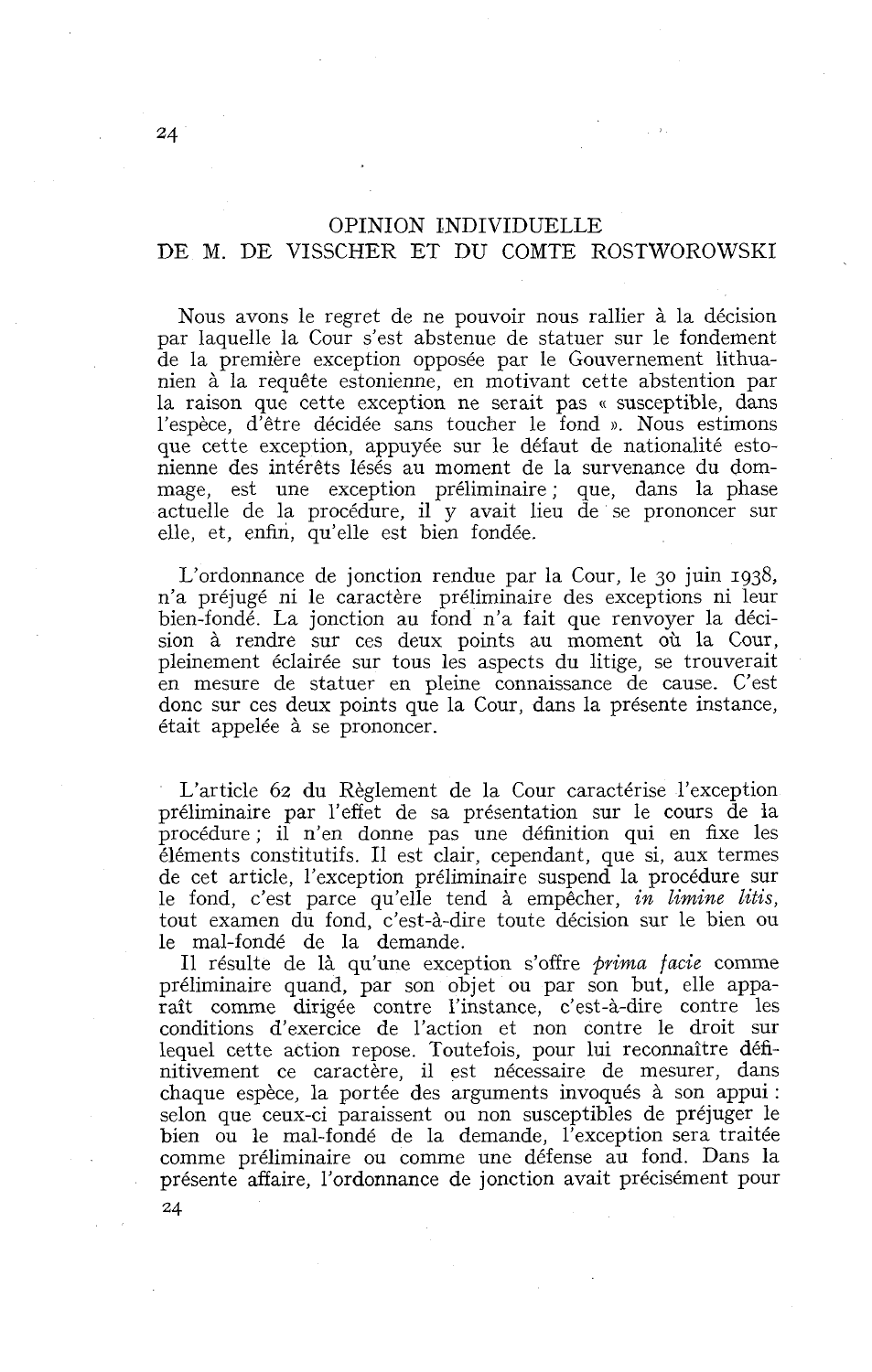# SEPARATE OPINION

# BY M. DE VISSCHER AND COUNT ROSTWOROWSKI.

[ *Translation.]* 

We regret that we are unable to concur in the decision by which the Court has declined to adjudicate on the validity of the first objection, lodged by the Lithuanian Government in reply to the Estonian application, its decision being based on the ground that that objection could not "in the particular circumstances of the case be decided without passing on the merits". We are of opinion that this objection, which is based upon the absence of Estonian nationality from the interests injured at the time when the damage was suffered, is a preliminary objection ; that at the present stage of the case there was reason to adjudicate upon it and, lastly, that it is well-founded.

The Court's Order of June 3oth, 1938, joining the objections to the merits in no way prejudged the issue as to the preliminary character of these objections nor as to their justice. In joining them to the merits, the Court merely adjourned its decision upon these two points until the moment when, having gained a full understanding of al1 the aspects of the dispute, it would be in a position to deliver judgment with a knowledge of the whole of the facts. It is therefore on those two points that the Court in the present proceedings was required to adjudicate.

Article 62 of the Rules of Court deals with preliminary objections from the point of view of their submission during the course of the proceedings ; it does not define them in such a way as to fix their essential features. Obviously, however, if under this Article the preliminary objection suspends procedure on the merits, that is because it aims at preventing *in limine litis* any examination of the merits, that is, any decision as to the justice or injustice of the claim.

It follows that an objection is *prima facie* preliminary when, by its nature or its purpose, it appears directed against the judicial proceedings, that is, against the conditions governing the institution of the proceedings and not against the law on which they rest. In order, however, that it may definitely be granted this character, it is necessary in each case to weigh the arguments cited in its support. The objection will be treated either as preliminary or as a defence of the merits, according as these arguments may or may not prejudge the justice or injustice of the claim. In the present case the very purpose of joining the objections to the merits was to enable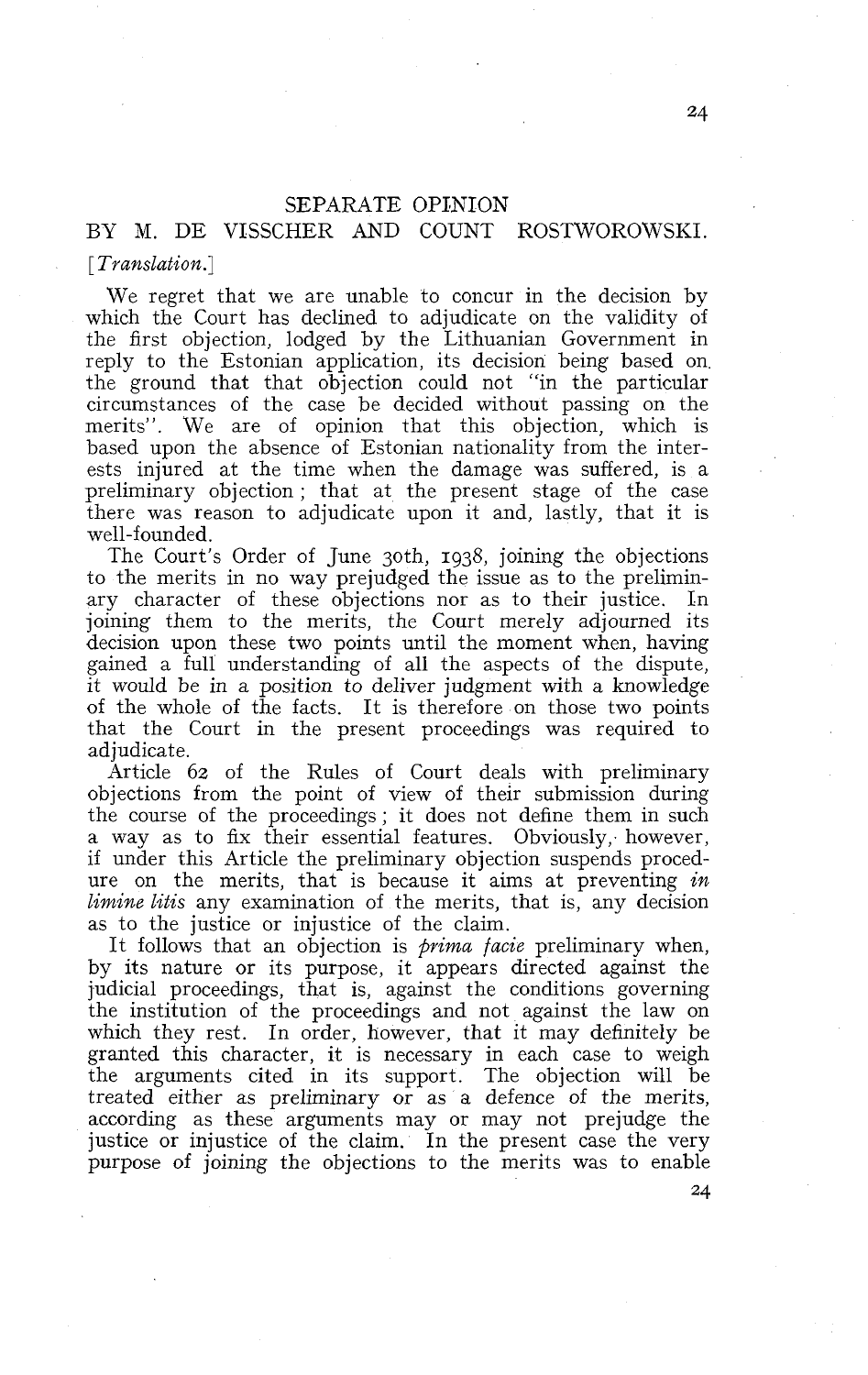### $25$  A/B 76 (PANEVEZYS).  $-$  OP. DE VISSCHER ET ROSTWOROWSKI

but de permettre à la Cour, pleinement renseignée sur tous les aspects de l'affaire, de fixer, par une exacte connaissance des arguments invoqués à l'appui des exceptions, le véritable caractère de celles-ci aussi bien que de statuer sur leur bien-fondé.

11 va de soi, cependant, qu'une exception présentée *in limine litis* ne peut être traitée comme une défense au fond par cela seul que, pour statuer sur elle, la Cour serait obligée de se référer, dans une certaine mesure, à des faits qui se rattachent au fond, alors que l'examen de ces faits est, d'une part, indispensable au jugement de l'exception et, d'autre part, ne préjuge pas le fond. Sous ces réserves, la Cour a reconnu, dans son Arrêt du 25 août 1925 (Arrêt n° 6 - Affaire relative à certains intérêts allemands en Haute-Silésie polonaise, p. **15),**  qu'une décision sur une exception d'incompétence peut « l'amener à effleurer des sujets appartenant au fond de l'affaire », admettant ainsi la possibilité de se référer à des éléments puisés dans le fond sous la condition de ne pas empiéter sur le fond, c'està-dire de ne compromettre en rien les positions respectives des parties relativement au fond. Cette façon de procéder apparaît particulièrement justifiée à la suite d'une ordonnance de jonction, la raison d'être de celle-ci étant précisément de permettre à la Cour de tenir compte des éléments du fond qui sont en relation nécessaire soit avec le caractère de l'exception soit avec son bien-fondé.

En appliquant ces principes à l'espèce soumise à la Cour, nous estimons que l'exception déduite par le Gouvernement lithuanien de l'absence de nationalité estonienne des intérêts lésés au moment de la survenance du dommage est une exception préliminaire : la Cour pouvait statuer sur elle sans aucunement préjuger le fond.

Pour établir ce point, il faut déterminer tout d'abord ce qui constitue ici le fond du litige ; il faut ensuite préciser la nature et la date du fait illicite international incriminé par le Gouvernement estonien.

Dans cette affaire, l'intervention du Gouvernement estonien n'a pour objet la défense d'aucun intérêt public ou national : elle est uniquement motivée par la protection d'intérêts privés contre un acte présenté comme une violation du droit international. Dans ces conditions, le rapport de nationalité constitue simplement le titre d'un Etat déterminé à produire une réclamation, et ce titre est indépendant des mérites de la réclamation elle-même. Le fond de l'affaire, en pareil cas, n'est pas dans le titre à l'intervention ; il est dans le bien ou le malfondé de la demande de réparation. En principe donc, et *\$rima facie,* la contestation du rapport de nationalité, dans une affaire de ce genre, ne comporte aucune appréciation du bien-fondé de la demande comme telle : loin d'engager le fond, elle a pour but d'en interdire l'examen par le juge.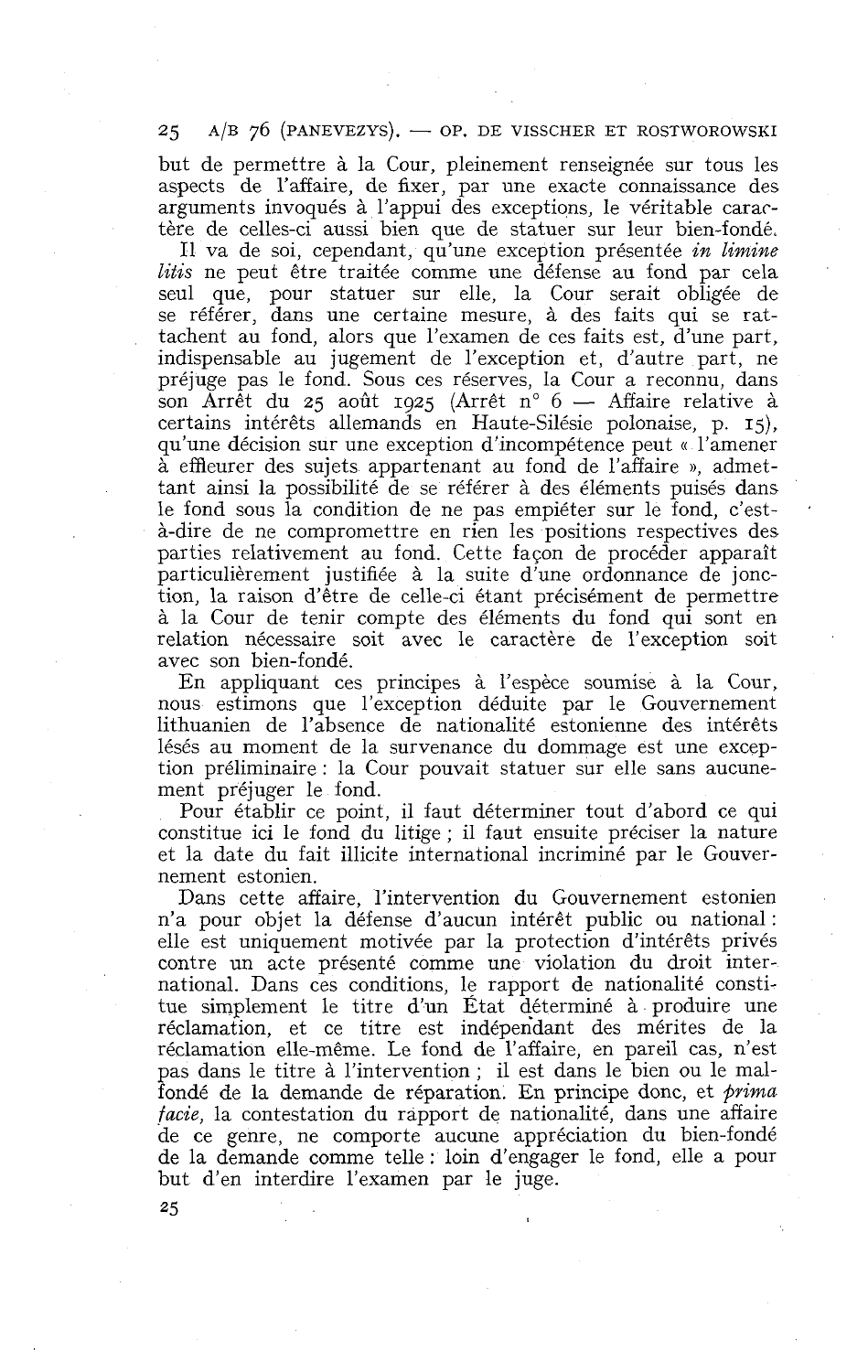### A./B. 76 (PANEVEZYS).—OP. DE VISSCHER AND ROSTWOROWSKI 25

the Court, being fully informed on al1 aspects of the case and thoroughly acquainted with the arguments advanced in support of the objections, to determine their real character as well as to pronounce upon their justice.

It goes without saying, however, that an objection lodged *in limine litis* cannot be treated as an argument on merits, simply because the Court, in order to pass upon it, is obliged to refer to some extent to facts connected with the merits, when the examination of these facts is in the first place essential to a decision about the objection and, in the second place, does not prejudge the merits. With these reservations the Court admitted, in its Judgment of August 25th, 1925 (Judgment No. 6, Case concerning certain German interests in Polish Upper Silesia, p. 15). that a decision concerning an objection to jurisdiction may "involve touching upon subjects belonging to the merits of the case". It thus admitted the possibility of referring to matters connected with the merits on condition that it did not encroach upon those merits, that is, did not in any way compromise the position taken up by each party in regard to them. This course appears especially justified after an Order has joined the objections to the merits, since the very reason for. that Order is to allow the Court to take account of certain matters concerned with merits which are necessarily related either to the character of the objection or to its justice.

Applying these rules to the case now before the Court, we consider that the objection derived by the Lithuanian Government from the absence of nationality in respect of the interests impaired at the time the injury was suffered, is a preliminary objection. The Court could pass upon it without in any way prejudging the merits.

To prove this point, we must first determine what here constitutes the merits of the dispute and next fix the nature and the date of the illegal international act of which the Estonian Government complains.

In this matter the Estonian Government has not intervened in the defence of any public or national interest ; its intervention is solely intended to protect private interests against an act which is represented as a breach of international law. In these circumstances the relation of nationality is simply the title of a given State to submit a claim, and that title is independent of the merits of the claim itself. The merits of the question, in a case like this, do not consist of the title to intervene ; they consist in the justice or injustice of the claim for reparation. In principle, therefore, and *prima facie*, the dispute over the relation of nationality, in an affair of this kind, does not involve any appraisement of the justice of the claim as such. Far from involving the merits, it aims at preventing their judicial examination.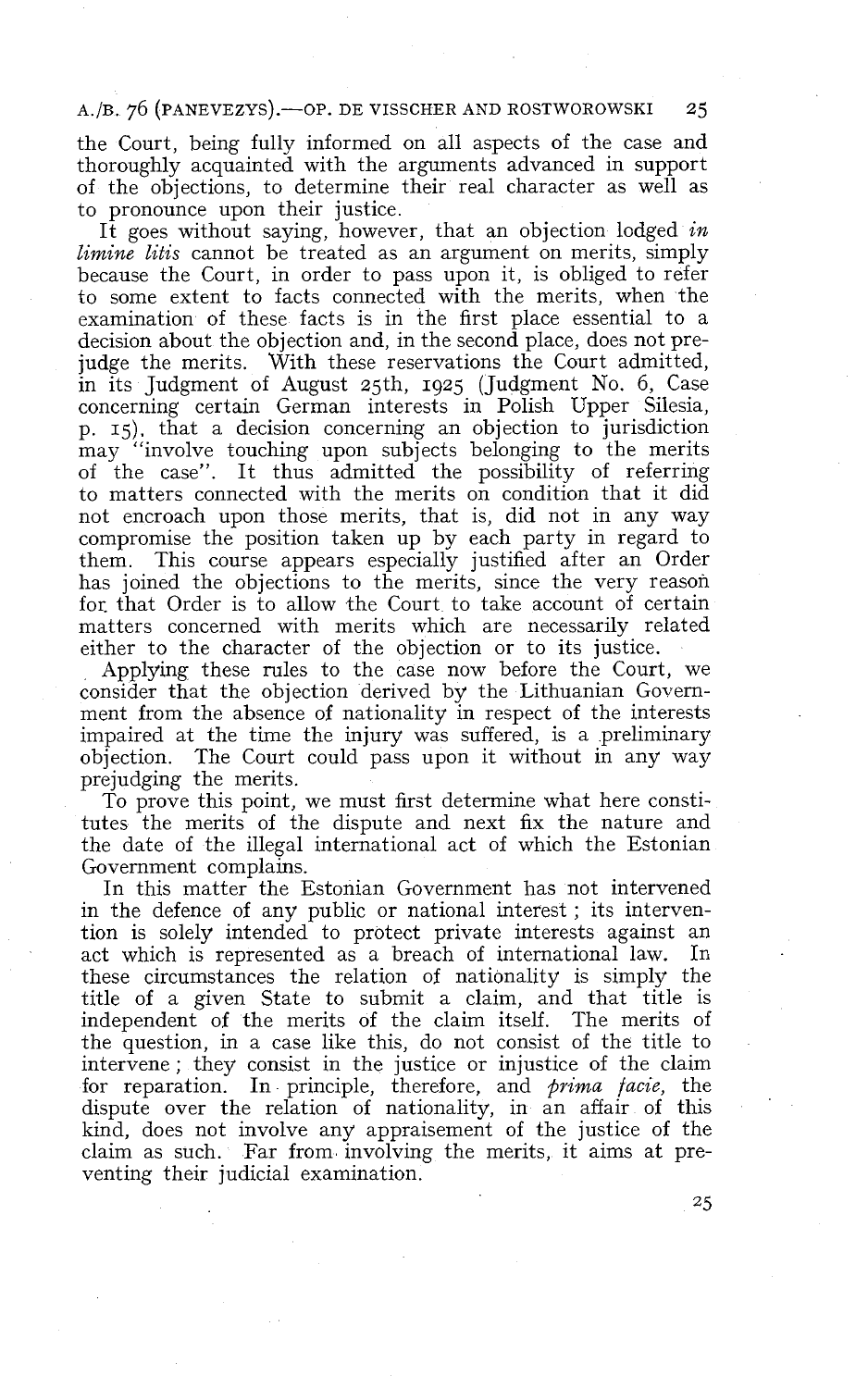#### 26  $A/B$  76 (PANEVEZYS). - OP. DE VISSCHER ET ROSTWOROWSKI

Il reste à examiner toutefois si, dans l'espèce, le caractère des arguments allégués à l'appui de l'exception n'est pas de nature à préjuger certaines questions dont dépend le bien ou le mal-fondé de la demande.

En présence de l'exception déduite du défaut de nationalité de la réclamation au moment de la survenance du dommage, l'arrêt ne fait aucune mention des éléments essentiels de cette exception, ni du fait dommageable incriminé par le Gouvernement estonien, ni de la date de ce fait. Or, la détermination de ces deux éléments, tels qu'ils ressortent de la présentation du Gouvernement demandeur, forme la base nécessaire, mais aussi pleinement suffisante, de la décision à rendre sur le caractère préliminaire de l'exception comme de celle concernant son bienfondé.

Il ressort clairement des pièces de la procédure écrite que la saisie, c'est-à-dire la prise de possession du chemin de fer Panevezys-Saldutiskis, est l'infraction initiale incriminée par le Gouvernement estonien, l'exploitation qui s'est poursuivie « depuis lors » n'étant qu'une suite ou une conséquence de cette première infraction. La conclusion  $n^{\circ}$  I du Gouvernement estonien est ainsi conçue :

(( Dire et juger :

**IO** qu'à tort le Gouvernement lithuanien a refusé de reconnaître les droits de la Société Esimene Juurdeveo Raudteede Selts Venemaal, en tant que propriétaire et concessionnaire de la ligne de chemin de fer Panevezys-Saldutiskis, et de l'indemniser pour la saisie et l'exploitation illégales de cette ligne. »

Dans le premier membre de cette phrase, le Gouvernement estonien se borne à demander à la Cour une déclaration de droit, disant juridiquement mal fondés les refus antérieurement opposés par la Lithuanie à la reconnaissance des droits de la société. C'est dans le deuxième membre de la phrase, qui commence par les mots « et de l'indemniser.... », que le Gouvernement demandeur précise les faits qui, selon lui, engagent la responsabilité internationale du Gouvernement défendeur et justifient l'indemnité qu'il réclame « pour la saisie et l'exploitation illégales de cette ligne ».

La saisie est donc bien présentée ici comme le fait illicite international qui, selon le Gouvernement estonien, engage la responsabilité internationale de la Lithuanie. Le Mémoire estonien, au chapitre VIII intitulé « Responsabilité internationale du Gouvernement lithuanien » (pp. 26-28), est formel à cet égard. Le Gouvernement estonien y spécifie que « la saisie et la détention du chemin de fer .... est à son avis une violation des droits de propriété de 1'Esimene et, de ce fait même, une violation du « droit propre » de l'Estonie » (p. 27) ; plus loin, il est plus explicite encore : « De ces violations du droit inter-26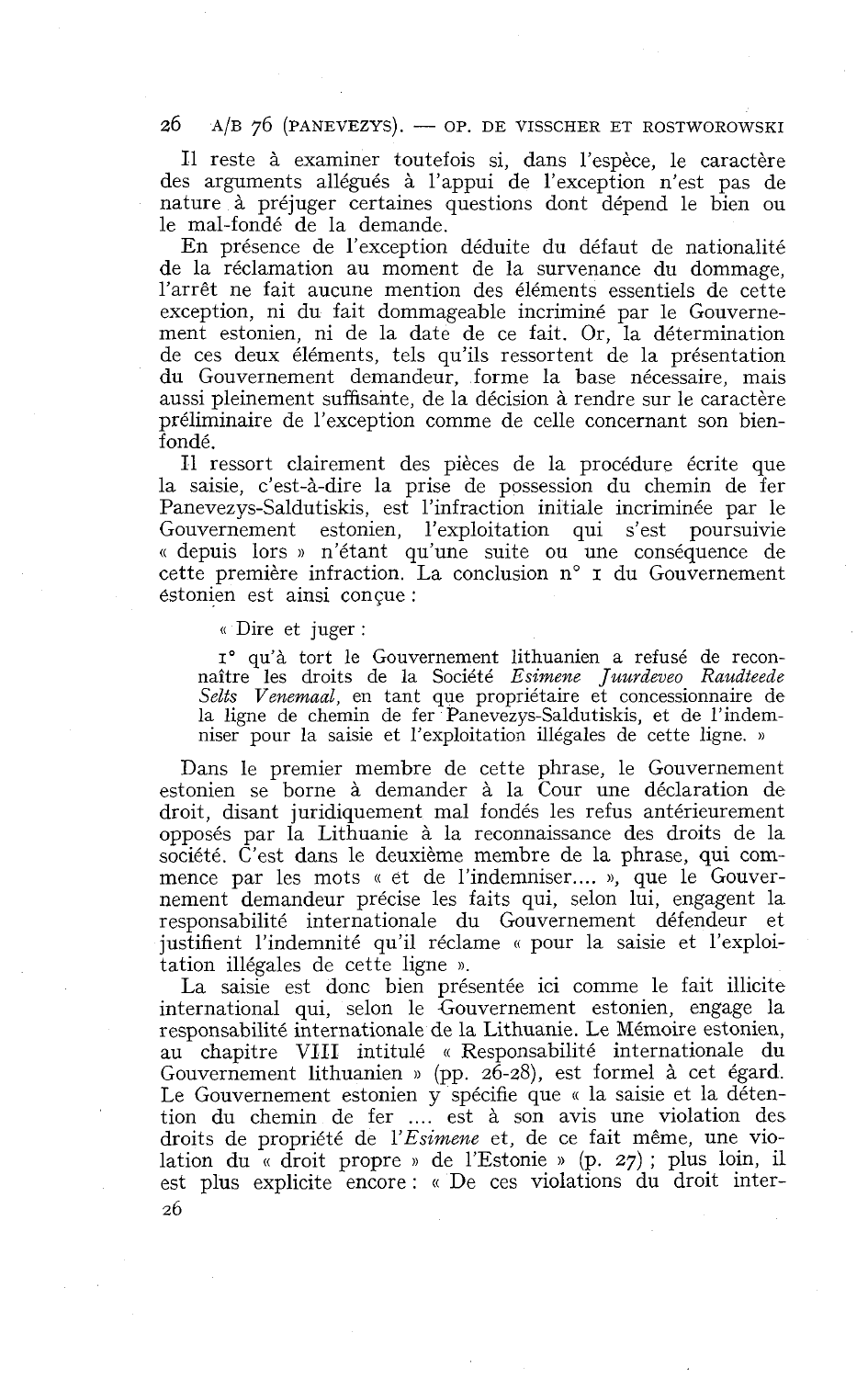#### A./B. 76 (PANEVEZYS). - OP. DE VISSCHER AND ROSTWOROWSKI 26

It remains to be seen, however, whether, in this case, the character of the arguments invoked in support of the objection is not such as to prejudge certain matters upon which the justice or injustice of the claim depends.

Confronted with the objection derived from the absence of the claim's nationality at the time when the injury was suffered, the judgment makes no mention of essential particulars of this objection ; it mentions neither the act of injury complained of. by the Estonian Government, nor the date of such act. Now, the determination of these two particulars, as they figure in the submission of the applicant Government, furnishes the necessary and fully ample basis upon which to decide both the preliminary character of the objection and its justice.

The written memorials plainly show that the seizure, that is, the taking possession of the Panevezys-Saldutiskis railway, is the initial offence complained of by the Estonian Government ; its subsequent operation is only a result or consequence of that first offence. Submission No. I of the Estonian Government prays the Court to adjudge and declare:

**"1.** That the Lithuanian Government has wrongfully refused to recognize the rights of the *Esimene Juurdeveo Raudteede*  Selts Venemaal Company, as owners and concessionaires of the Panevezys-Saldutiskis railway line, and to compensate that Company for the illegal seizure and operation of this line."

In the first part of the sentence the Estonian Government only asks the Court for a statement of law, declaring that the refusa1 of Lithuania in the past to recognize the Company's rights is illegal. In the second part of the sentence, beginning with the words "and to compensate", the applicant Government defines the acts which in its view involve the international responsibility of the defendant Government and justify the compensation claimed "for the illegal seizure and operation of this line".

Seizure then is here put fonvard as the illegal international act which, according to the Estonian Government, involves the international responsiblity of Lithuania, The Estonian Memorial, in Chapter VIII, entitled "International Responsibility of the Lithuanian Government" (pp. 26-28), is definite on this The Estonian Government there states that "the seizure and detention of the railway .... are in its opinion an infringement of the property rights of the *Esimene* and, for that reason, an infringement of Estonia's 'own right' " (p. 27). A little later it is still more explicit : "For these breaches of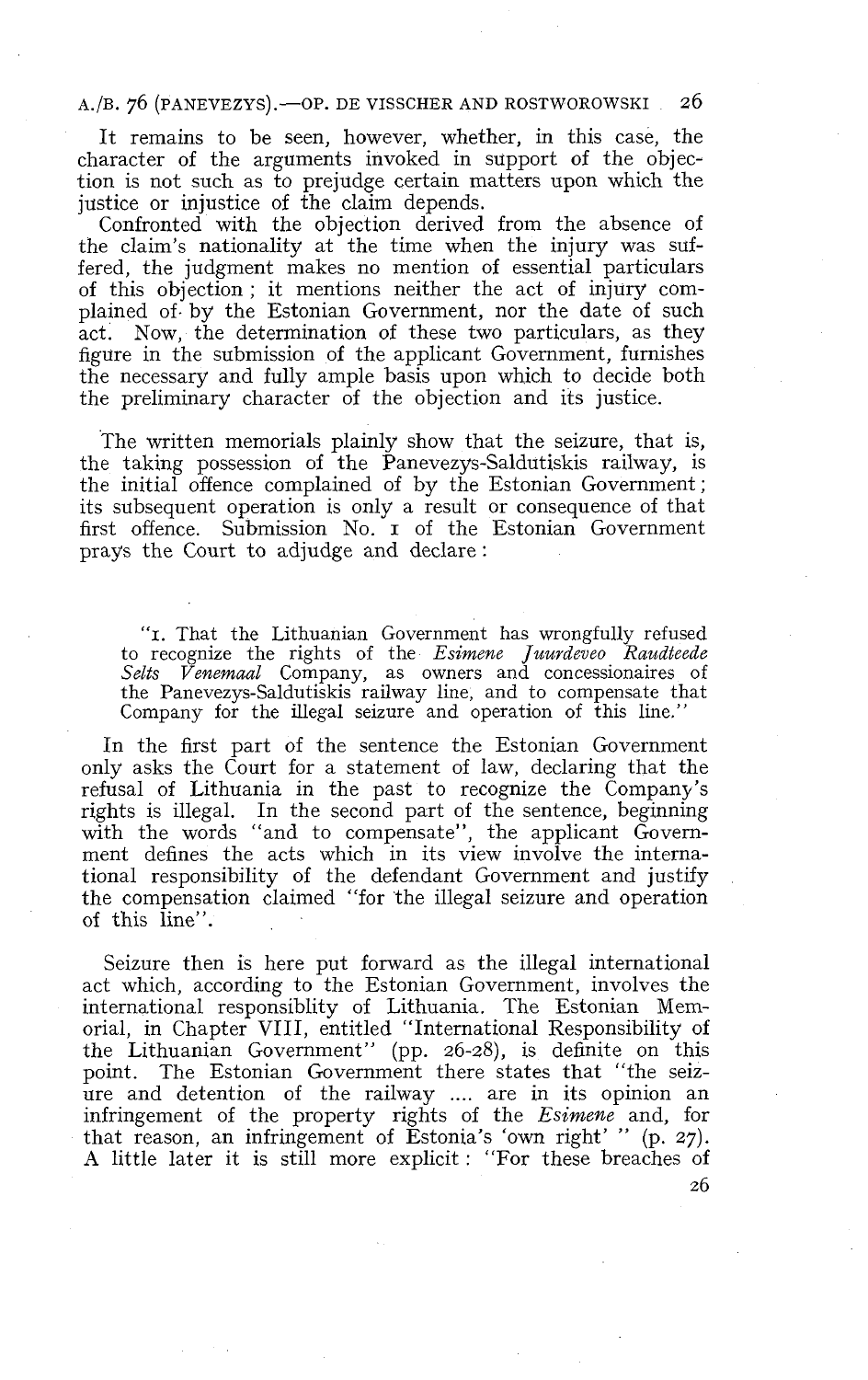$27$   $A/B$  70 (PANEVEZYS). — OP. DE VISSCHER ET ROSTWOROWSKI

national commun et conventionnel, le Gouvernement lithuanien est directement responsable. La saisie du chemin de fer Panevezys-Saldutiskis a été le fait des organes de son pouvoir central. » (P. 28.) La même conclusion se dégage également du passage suivant de la Réplique du Gouvernement estonien où celui-ci s'explique sur le caractère et sur l'étendue du préjudice causé « par la mainmise sur la ligne Panevezys-Saldutiskis » : « Ce dommage est double : d'une part la mainmise lithuanienne a dépossédé la Première Société d'un bien qui lui appartenait, et, d'autre part, depuis **1919** elle a été privée de la jouissance de sa concession. »

Enfin et surabondamment, ces indications si précises trouvent une confirmation très nette dans toute l'attitude du Gouvernement estonien qui, mis en présence de l'exception lithuanienne déduite du défaut de nationalité au moment de la survenance du dommage, n'a jamais contesté, au cours de la procédure, que la saisie de **1919** fût le fait dommageable initial incriminé par lui.

Quant à la date de la saisie ou prise de possession du chemin de fer, les Parties sont d'accord pour la placer en **1919.** Il ne reste donc plus qu'à examiner, aux fins de la détermination du caractère de l'exception, si la preuve de l'absence de nationalité estonienne des intérêts prétendus lésés à ce moment par cette saisie peut être faite sans préjuger certaines questions dont dépend la solution à donner au fond de l'affaire.

La réponse affirmative résulte, selon nous, de la considération suivante. Le Gouvernement estonien a tenté de démontrer que la règle de droit qui sert de base à l'exception serait sujette à diverses atténuations, mais il n'a pas prétendu qu'en **1919** les intérêts lésés par la saisie eussent acquis déjà un caractère estonien. De son aveu, c'est seulement par l'effet du Traité de Tartu du **2** février **1920,** et, pour reprendre les termes dont s'est servi son agent, **cc** au moment et du fait du traité de paix » (exposé oral de l'agent du Gouvernement estonien, **<sup>14</sup>**juin **1938** ; Exposés oraux, p. 40) que la Première Société russe, qui aurait survécu aux décrets de nationalisation, se serait transformée en une société estonienne. Ainsi, quand bien même on accepterait de faire remonter le changement de nationalité au Traité de Tartu, encore faudrait-il reconnaître que ce changement serait inopérant à l'égard d'un fait que les Parties s'accordent à placer en **1919.** En définitive, ou bien les intérêts lésés par la saisie se trouvaient encore représentés à ce moment par la société russe, selon la thèse de la survie adoptée par le Gouvernement estonien, ou bien ils n'étaient plus représentés par aucune société, suivant la thèse de la suppression de<br>la personnalité morale par l'effet des décrets de nationalisation<br>défendue par le Gouvernement lithuanien. En tout cas, — et<br>ce feit est à lyi seul décisit e la personnalité morale par l'effet des décrets de nationalisation<br>défendue par le Gouvernement lithuanien. En tout cas, — et<br>ce fait est à lui seul décisif, — en 1919, il n'y avait pas encore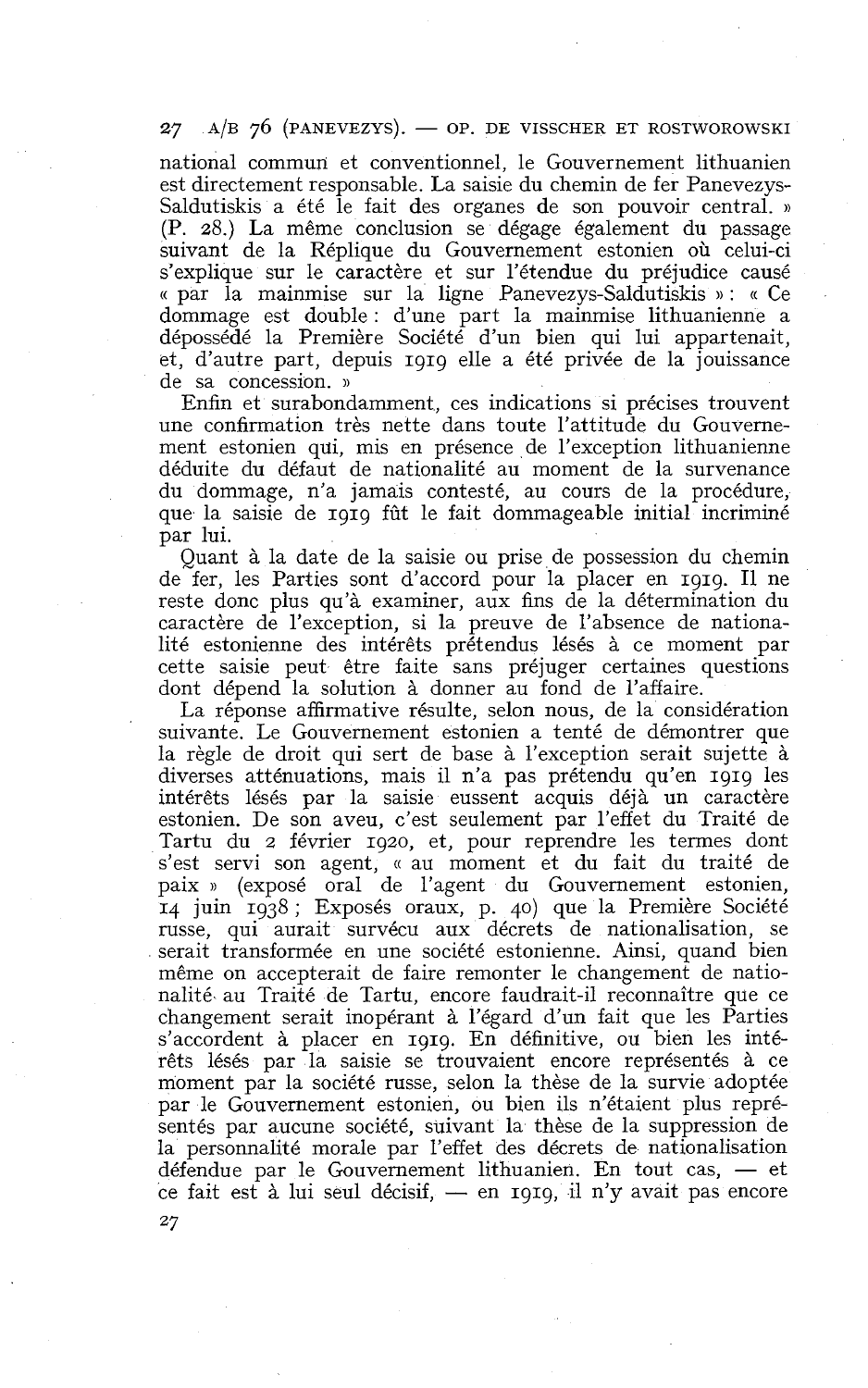### A./B. 76 (PANEVEZYS).-OP. DE VISSCHER AND ROSTWOROWSKI 27

international law and of treaties the Lithuanian Government is directly responsible. The seizure of the Panevezys-Saldutiskis railway was the act of organs of the Government." (P. 28.) The same conclusion follows from the following passage in the Estonian Government's Reply, where it explains the nature and amount of the damage caused "by seizure of the Panevezys-Saldutiskis line" : "This damage is twofold : in the first place, seizure by Lithuania dispossessed the First Company of property that belonged to  $if$ ; in the second place, the Company from 1919 onwards was deprived of the enjoyment of its concession.' '

Finally-if further evidence were needed-these definite pronouncements are strongly confirmed by the whole attitude of the Estonian Government, which, when confronted with the Lithuanian objection based on the absence of nationality at the time when the loss was suffered, has never throughout the proceedings disputed that the initial act of injury it complains of was the seizure of 1919.

As to the date of the seizure or taking possession of the railway, the Parties agree in fixing this in 1919. It thus only remains to consider, in order to determine the character of the objection, whether the absence of Estonian nationality from the interests alleged to have been damaged by the seizure at that time can be proved without prejudging certain matters upon which the decision as to merits depends.

The following argument, in our opinion, furnishes an affirmative answer to that question. The Estonian Government has tried to prove that the rule of law underlying the objection is subject to various qualifications, but it has not claimed that in 1919 the interests damaged by the seizure had already acquired Estonian character. On its own admission, the First Russian Company, which is said to have survived the nationalization decrees, was only transformed into an Estonian company as a result of the Treaty of Tartu of February znd, 1920, and, to quote the words of the Estonian Agent, "at the time and by the fact of the treaty of peace" (oral statement of the Agent for the Estonian Government, June 14th, 1938; Oral Statements, p. 40). Accordingly, even if it could be agreed that the change of nationality dates back to the Treaty of Tartu, the change could still not operate in regard to a fact which the Parties agree in dating 1919. Finally, either the interests affected by the seizure were at that time still represented by the Russian company, according to the Estonian Government's theory of survival, or they were no longer represented by any company at all, according to the argument of the Lithuanian Government to the effect that the nationalization decrees destroyed the Company's legal personality. In either case—and this fact is alone decisive—there was in 1919

 $\overline{4}$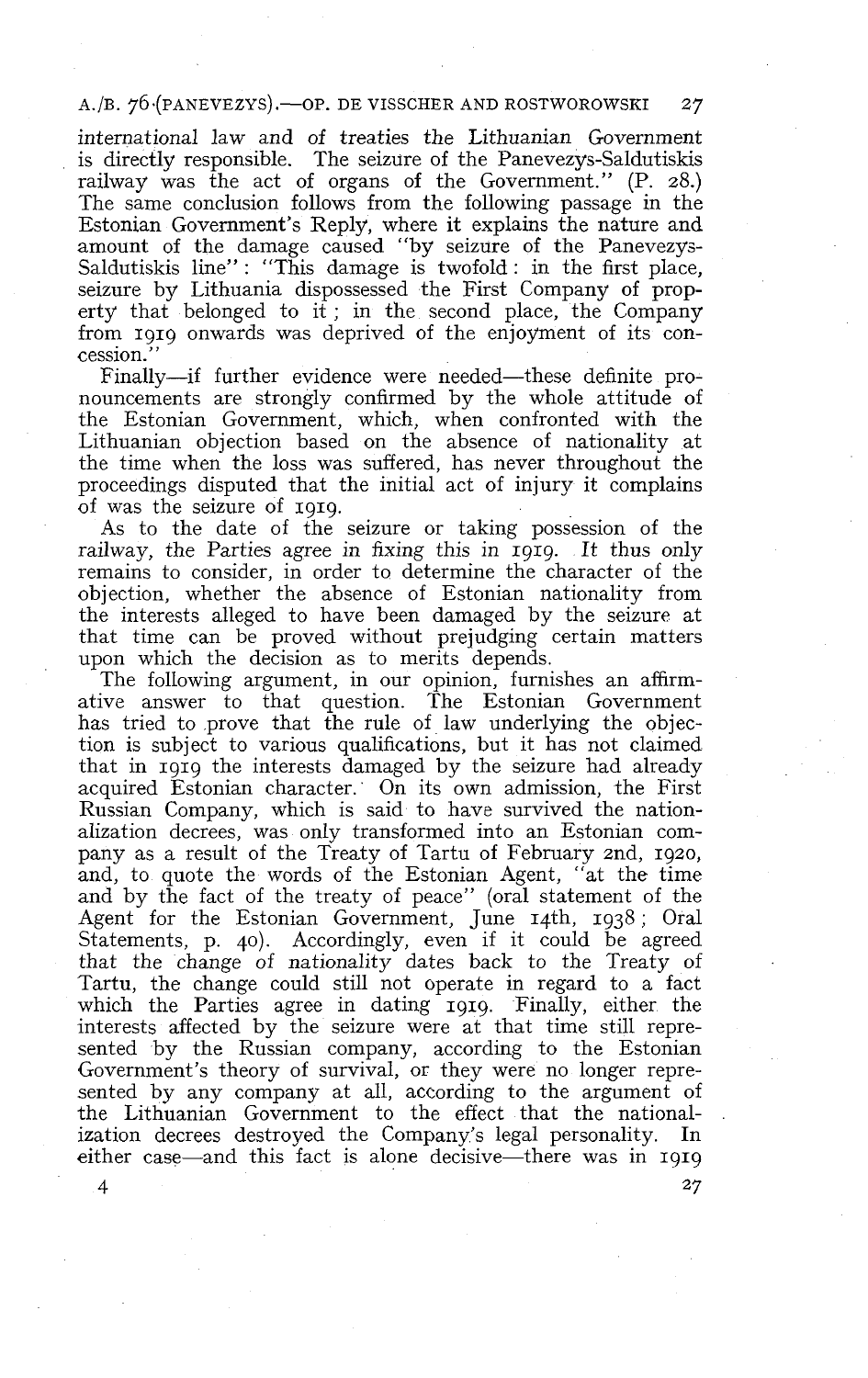28  $A/B$  76 (PANEVEZYS). — OP. DE VISSCHER ET ROSTWOROWSKI

de société estonienne, et par conséquent le lien de nationalité qu'exige le droit international, au moment de la survenance du dommage, faisait manifestement défaut.

C'est en vain que l'argumentation estonienne a tenté de ramener la contestation de nationalité à une question de fond en soutenant qu'une décision qui refuserait à la société le caractère estonien lors de la saisie tout en le *lui* reconnaissant à une date postérieure, constituerait une décision implicite en faveur de la continuité de la personne morale, question qui constitue un aspect essentiel du fond de l'affaire (exposé oral de l'agent du Gouvernement estonien, 14 juin 1938, Exposés oraux, p. 36). Cette argumentation plutôt verbale est sans pertinence. L'exception est indépendante de la continuité ou de l'absence de continuité de la personne morale de la Première Société. La décision à prendre à son égard ne serait pas différente si l'on acceptait, conformément à la thèse estonienne, de considérer la Société *Esimene* comme continuant la société russe, car la question qu'elle soulève n'est pas une question d'identité, mais une question de nationalité. Cette question ne se pose pas autrement pour une société que pour une personne physique : un individu dont l'identité n'aurait prêté à aucune contestation depuis la survenance du dommage n'en serait pas moins sans qualité pour bénéficier de la protection diplomatique d'un État dont, lors de cette survenance, il n'avait pas encore acquis la nationalité.

Nous croyons donc que les arguments invoqués à l'appui de la première exception sont entièrement indépendants du fond de l'affaire, et nous ne pouvons nous rallier au point de vue de la Cour, d'après lequel « la base de l'exception par laquelle la Lithuanie entend contester à l'Estonie le droit d'intervenir en faveur de la société, c'est-à-dire l'absence de caractère national de la réclamation, se confond avec le motif sur lequel se base ce même Gouvernement pour dénier à la société son prétendu droit de propriété sur le chemin de fer Panevezys-Saldutiskis ».

L'étroite relation que l'arrêt veut établir ici entre la contestation de nationalité et la dénégation du droit de propriété ne nous paraît pas fondée. L'arrêt n'arrive à ce résultat qu'en introduisant dans l'argumentation l'idée de l'identité ou de la continuité des sociétés. Or, nous l'avons vu, la contestation de nationalité est complètement indépendante de cet élément.

Une décision sur la première exception envisagée comme exception préliminaire étant, à notre avis, possible, nous croyons qu'il fallait statuer sur elle et que, faisant application de la règle qui est à sa base, il y avait lieu de la déclarer fondée.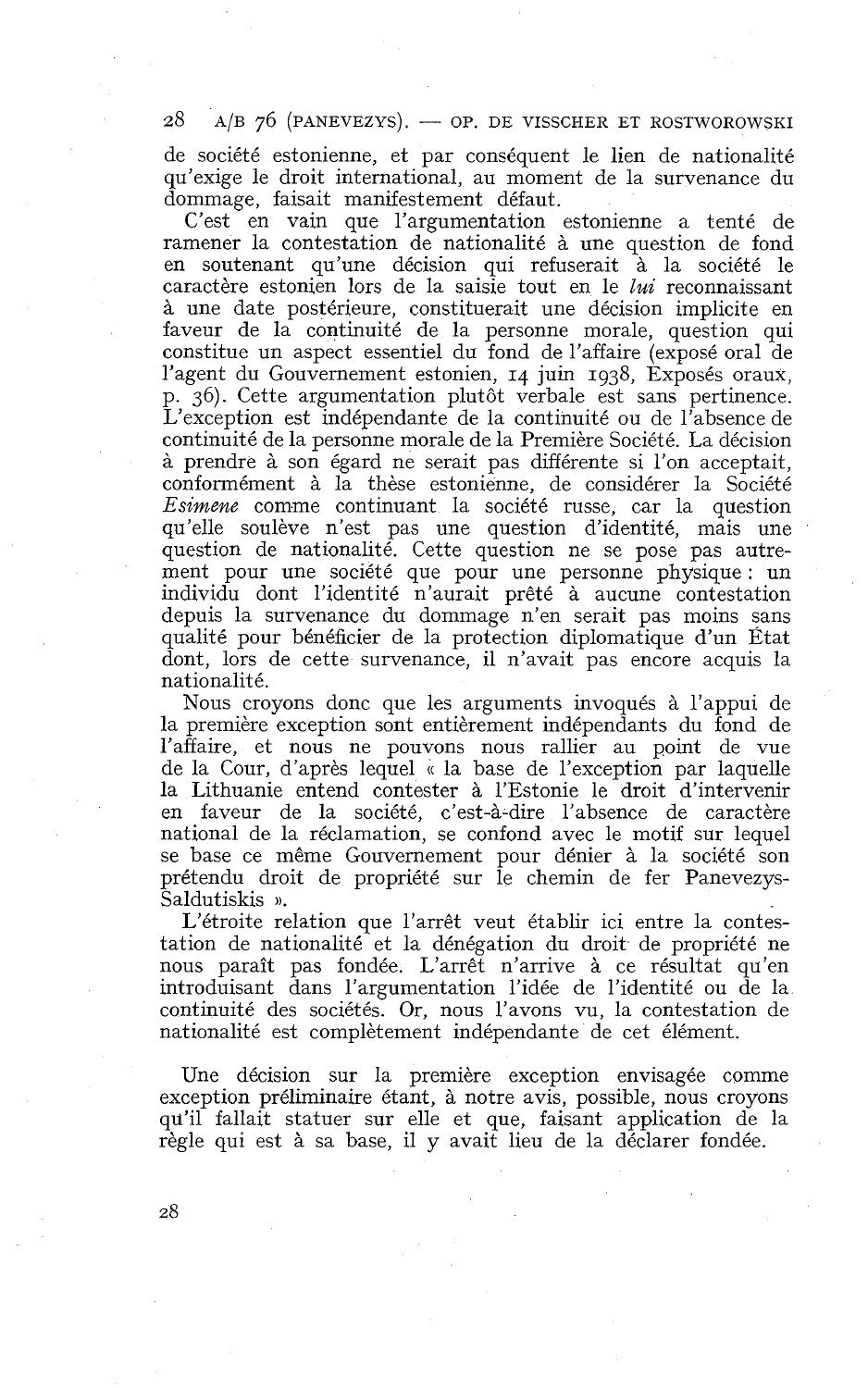### A./B. 76 (PANEVEZYS). - OP. DE VISSCHER AND ROSTWOROWSKI

no Estonian company, and therefore the bond of nationality required by international law to have existed at the time the injury was suffered, was manifestly lacking.

The Estonian Government has tried in vain to attach this question of nationality to a question of merits, by arguing that a decision which denied Estonian character to the Company at the time of seizure, but recognized it at a later date, would constitute an implicit admission of the continuity of the Company, a question which forms an essential aspect of the merits of the case (oral statement by the Agent for the Estonian Government, June 14th, 1938, Oral Statements, p. 36). This argument, which turns rather upon words, has no relevance. The objection does not depend upon the continuity or lack of continuity of the First Company's legal personality. The decision to be taken upon it would be the same if we were to accept the Estonian argument and were to regard the *Esirnene*  Company as a continuation of the Russian company. For the question raised in the objection is not a question of identity, but a question of nationality. This question affects a company in the same way as an individual : an individual whose identity since suffering injury had never been disputed, would be equally without title to claim the diplomatic protection of a State, if, at the time the injury was sustained, he was not a national of that State.

We are therefore of opinion that the arguments invoked in support of the first objection are altogether independent of the merits of the case and we cannot accept the Court's view that "the basis of the objection whereby Lithuania disputes the right of Estonia to intervene on the Company's behalf, that is, the claim's lack of nationality, is inseparable from that same Government's reason for disputing the Company's alleged right to the ownership of the Panevezys-Saldutiskis railway".

The close relation which the judgment here seeks to establish between the dispute about nationality and the denial of ownership rights seems to us ill-founded. The judgment only arrives at this result by introducing into the argument the idea of the identity or continuity of the companies. But, as we have seen, the dispute over nationality is quite independent of that consideration.

Since a decision upon the first objection, regarded as a preliminary objection, is in our opinion possible, we consider that it should have been adjudicated upon and that, by application of the rule on which it is based, it should have been declared well-founded.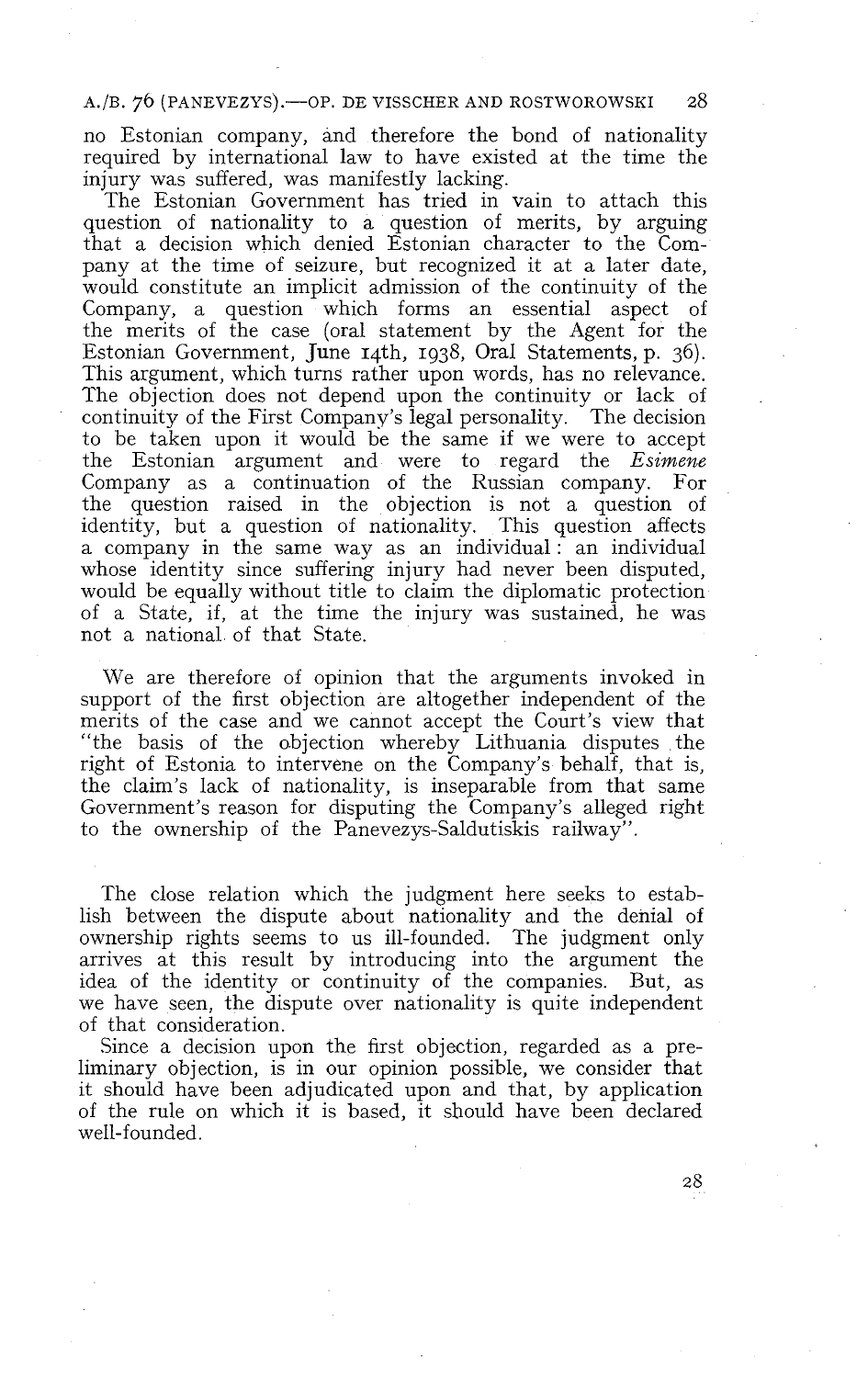#### $A/B$  76 (PANEVEZYS). - OP. DE VISSCHER ET ROSTWOROWSKI 20

Les deux exceptions opposées par le Gouvernement lithuanien n'ont ni le même caractère ni la même portée, ce qui exclut la possibilité de les considérer comme équivalentes et de s'attacher indifféremment à l'une ou à l'autre. La première exception met en jeu la qualité même de l'État demandeur à intervenir en faveur de la société, question qui, logiquement, prime celle de l'épuisement des recours internes posée par la deuxième exception. Mais il faut relever surtout qu'à la différence de cette dernière, elle a un caractère péremptoire : reconnue fondée, elle aurait eu pour effet d'exclure définitivement la réclamation du Gouvernement estonien en faveur de la Société *Esimeae.* En la proposant en première ligne, le Gouvernement lithuanien . pouvait espérer voir écarter sans retour une intervention à laquelle l'arrêt de la Cour n'enlève pas son fondement.

Quant au bien-fondé de l'exception, il ressort à suffisance des éléments qui ont été rappelés plus haut : l'absence de caractère estonien des intérêts lésés en 1919, date de la saisie du chemin de fer, est évidente. Ce fait est de lui-même suffisant pour justifier l'exception fondée sur l'inobservation de la règle du droit international qui veut que la demande soit nationale non seulement au moment de sa présentation, mais également au moment du préjudice subi.

Les considérations qu'en termes généraux on a fait valoir en faveur de diverses atténuations de cette règle peuvent se justifier dans une certaine mesure lorsqu'il s'agit de la protection de l'individu. Elles ne paraissent guère pouvoir s'appliquer à des sociétés dont la nationalité dépend de conditions très différentes de celles qui régissent la nationalité des individus.

**(Signé)** DE VISSCHER.

( » ) ROSTWOROWSKI.